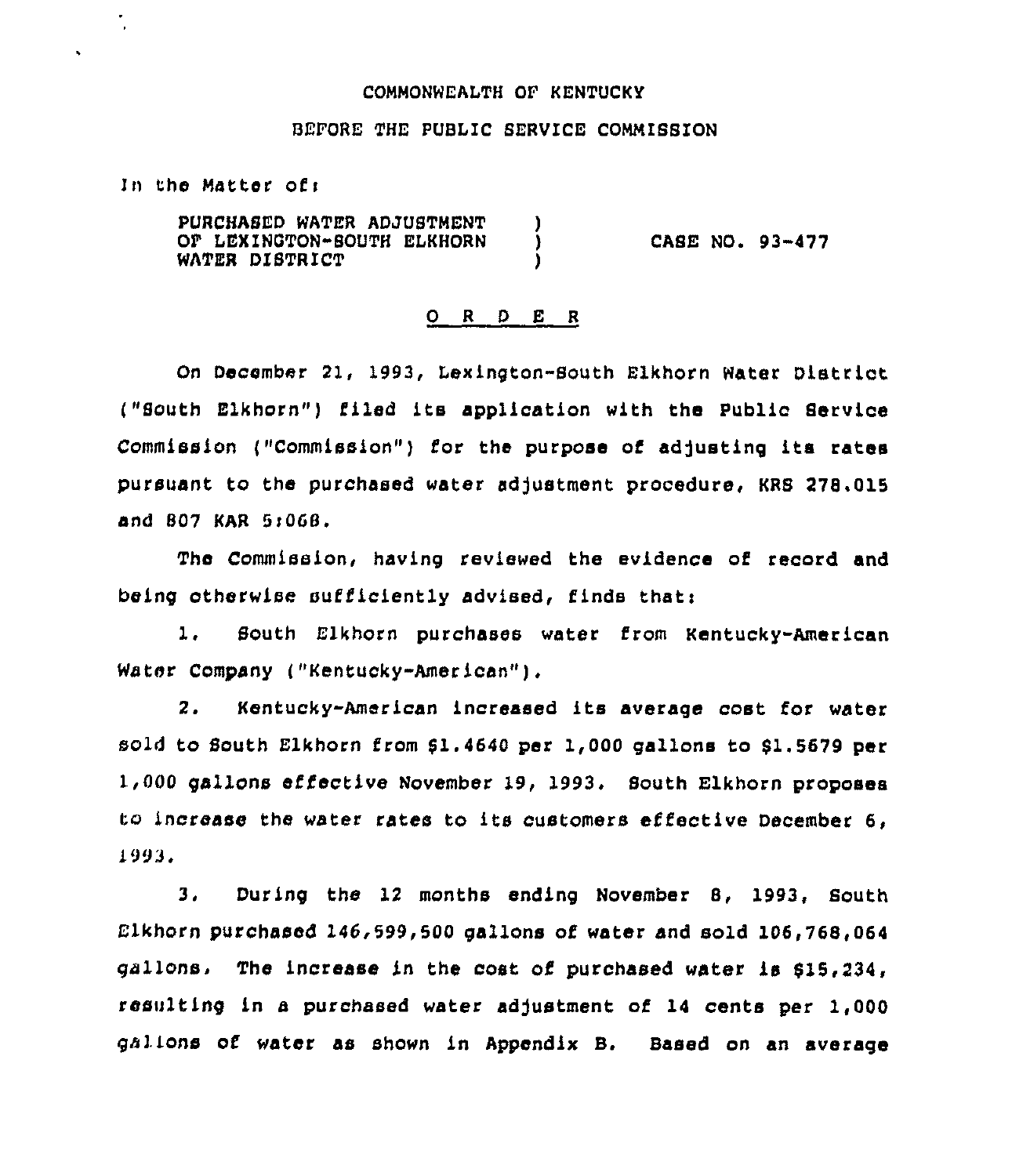monthly usage of 5,000 gallons, the average bill of South Elkhorn' customers would increase \$.70 from \$28.85 to \$29.55 or 2.4 percent.

4. South Elkhorn has miscalculated the purchased water adjustment factor insofar as it divided the increased cost of purchased water by the gallons of purchased water instead of sales of purchased water. Therefore, the purchased water adjustment factor and the rates proposed by South Elkhorn should be denied.

5. The purchased water adjustment of 14 cents per 1,000 gallons and the rates in Appendix A, attached hereto and incorporated herein, are fair, just and reasonable and should be approved.

IT IS THEREFORE ORDERED that:

 $\bullet$ 

 $\hat{\mathbf{v}}$ 

1. The rates proposed by South Elkhorn are hereby denied.

2. The purchased water adjustment of 14 cents per 1,000 gallons and the rates in Appendix <sup>A</sup> are approved for services rendered on and after December 6, 1993.

3. Within <sup>30</sup> days of the date of this Order, South Elkhorn shall file revised tariff sheets setting out the rates approved herein.

4. Within 20 days of the date of this Order, South Elkhorn shall file a copy of the notice to its customers and verification that such notice has been given.

 $-2-$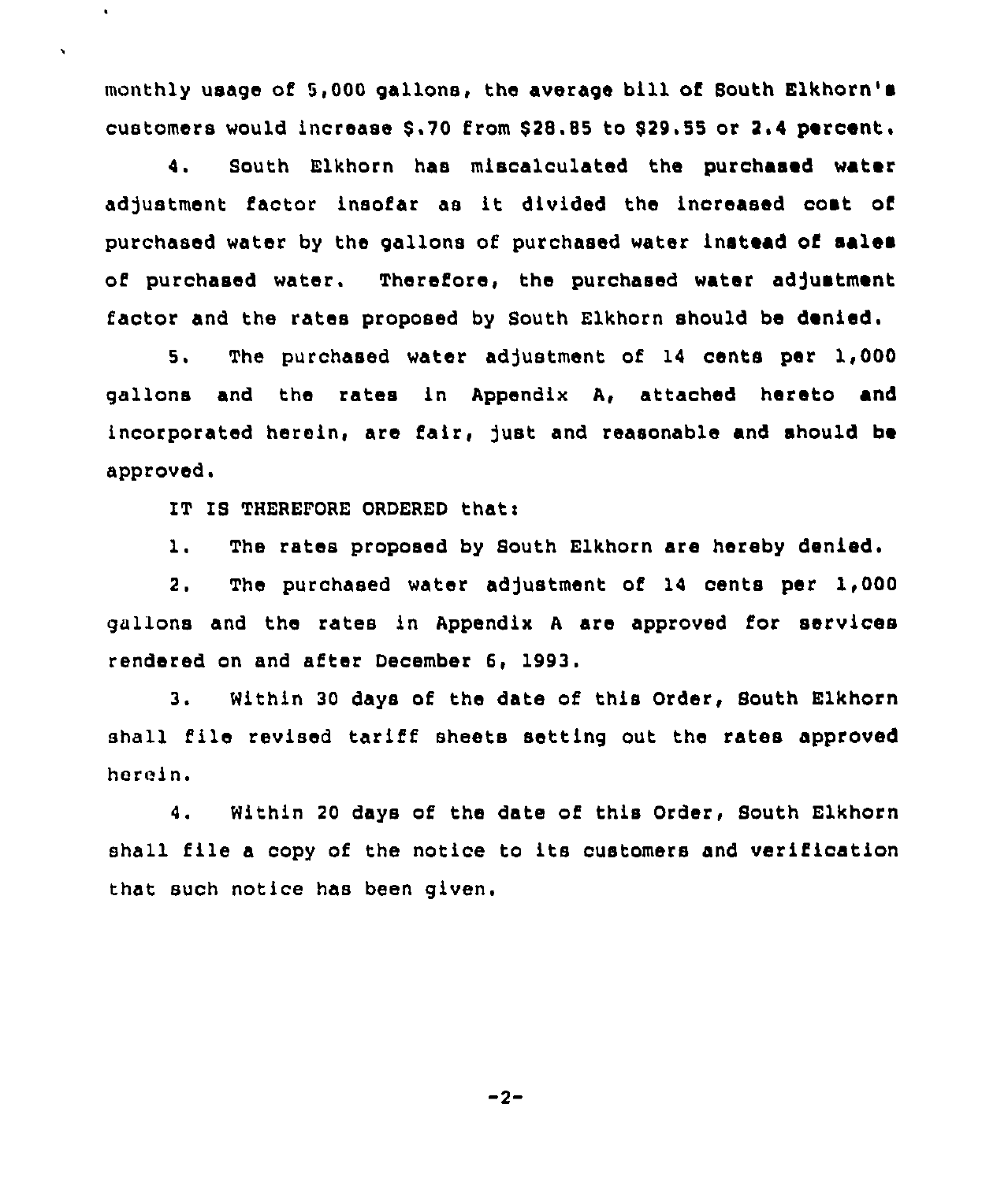Done at Frankfort, Kentucky, this28th day of January, 1994.

PUBLIC SERVICE COMMISSION

 $\overline{\text{Chain}}$ Vias

Brewthth Waloner **Comm1** 

ATTEST:

 $\blacksquare$ 

 $\bar{\mathbf{r}}$ 

Executive Director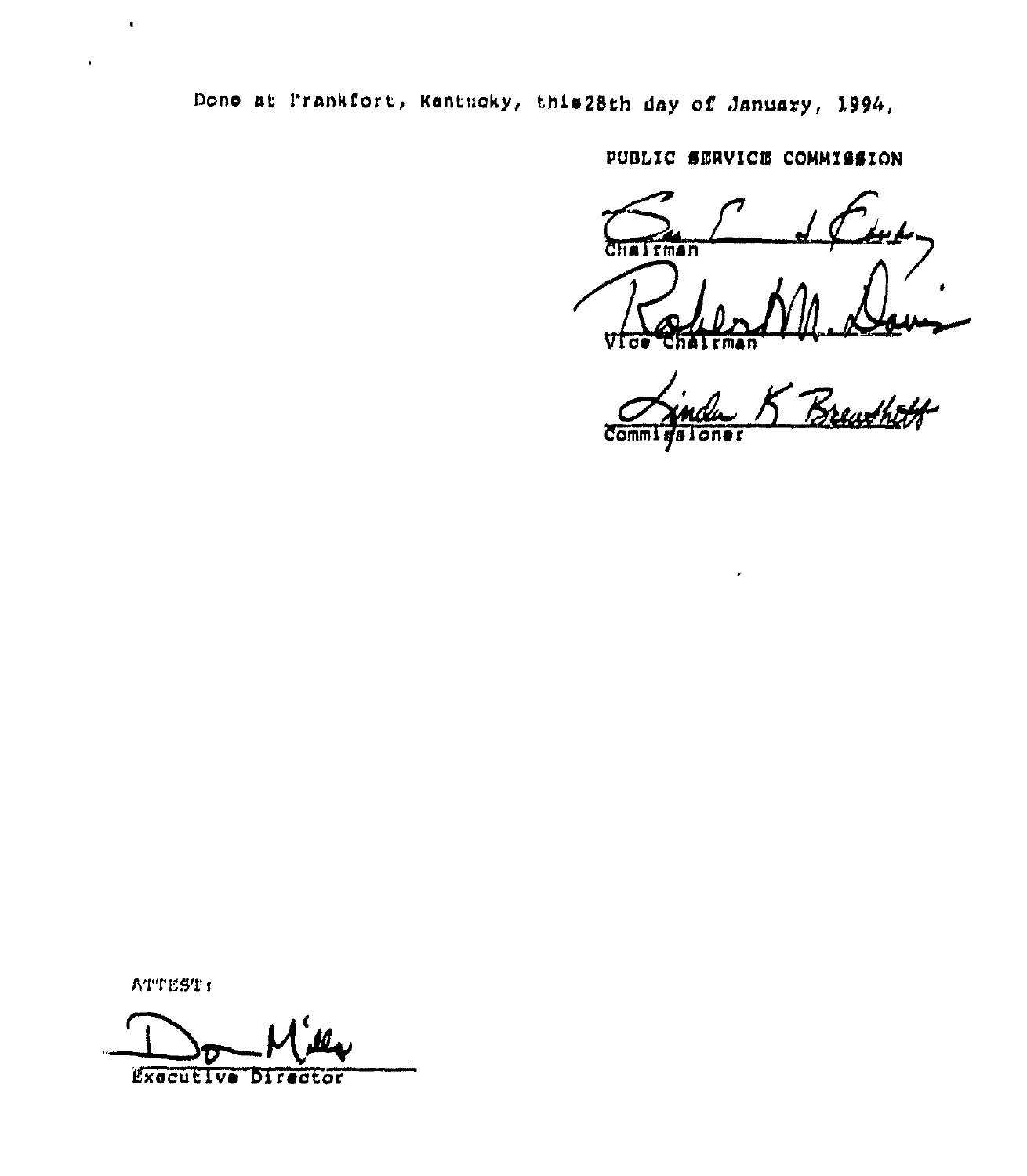## APPENDIX A

# APPENDIX TO AN ORDER OF THE KENTUCKY PUBLIC SERVICE COMMIS8ION IN CASE NO. 93-477 DATED January 28, 1994,

The following rates and charges are presoribed for the customers in the area served by Lexington-South Elkhorn Water District. All other rates and charges not speoifically mentioned herein shall remain the same ae those in effect under authority of this Commission prior to the effective date of this Order.

> (Water rates are applioable to the entire District and servioe is available to all customers as set out and limited herein.)

## $5/8$  inch  $\epsilon$   $3/4$  inch meters

| First | 2,000  | gallons |
|-------|--------|---------|
| Next  | 2,000  | gallons |
| Next  | 2,000  | gallons |
| Next  | 10,000 | gallons |
| Next  | 8,000  | gallons |
| Over  | 24,000 | gallons |
|       |        |         |

## 1 inch meters

 $\ddot{\phantom{0}}$ 

|      |        | Pirst 10,000 gallons |
|------|--------|----------------------|
| Next | 6,000  | gallons              |
| Next |        | 8,000 gallons        |
| Over | 24,000 | gallons              |

# 2 inch meters

| Pirst 24,000 gallons<br>Over 24,000 gallons |
|---------------------------------------------|
|                                             |

# USAGE BLOCKS MONTHLY RATES

|  | \$ 16.83 minimum |  |                        |  |
|--|------------------|--|------------------------|--|
|  |                  |  | 4.39 per 1,000 gallons |  |
|  |                  |  | 3.94 per 1,000 gallons |  |
|  |                  |  | 3.69 per 1,000 gallons |  |
|  |                  |  | 3.42 per 1,000 gallons |  |
|  |                  |  | 3.14 per 1,000 gallons |  |

8 48.25 minimum 3.69 per 1,000 gallons 3.42 per 1,000 gallons 3.14 per 1,000 gallons

### <sup>8</sup> 97.75 minimum 3.14 per 1,000 gallons